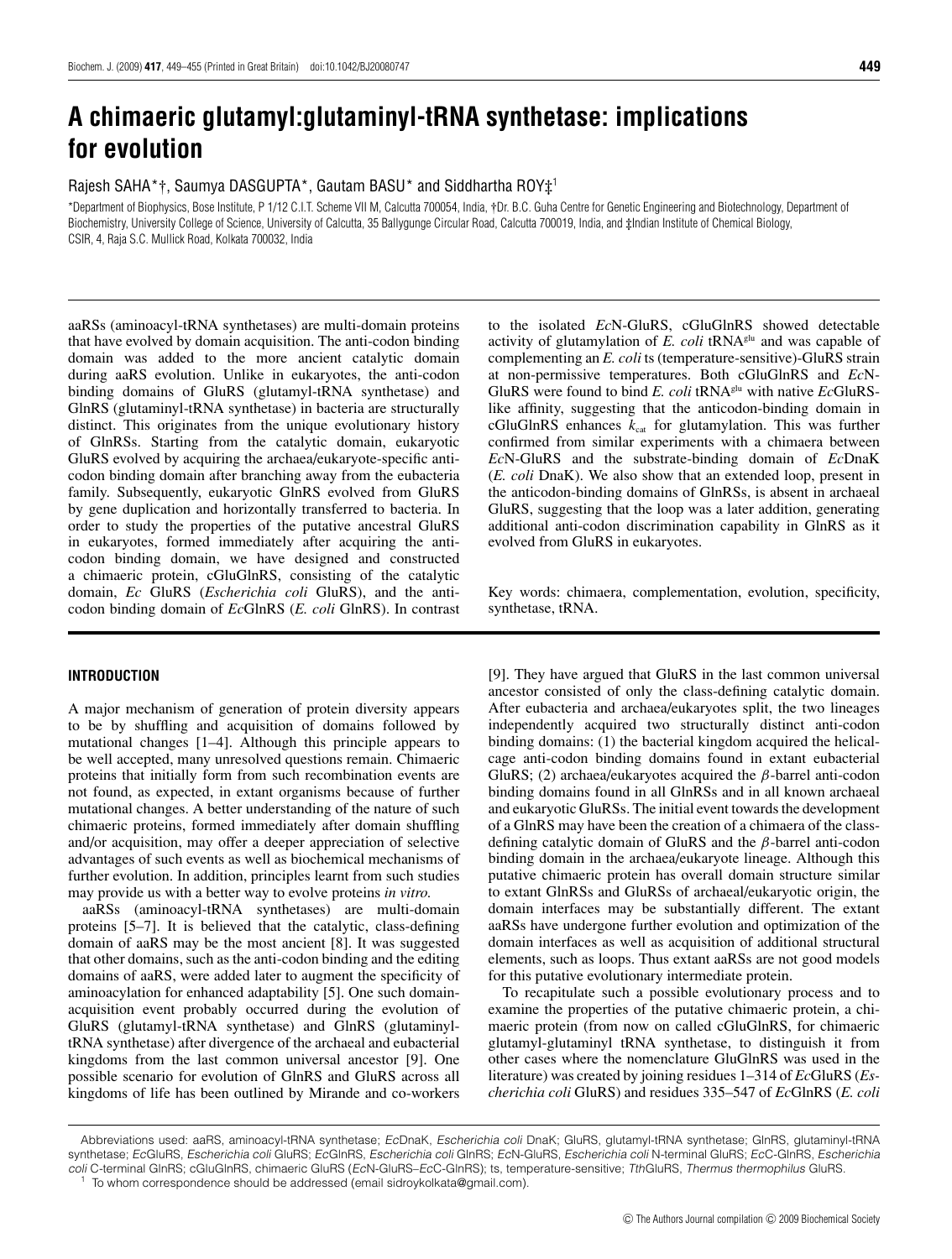

**Figure 1 Crystal structures of TthGluRS (top left; PDB code: 1J09) and EcGlnRS (top right; PDB code: 1NYL)**

The catalytic N-terminal domain of TthGluRS is coloured blue and the C-terminal anti-codon binding domain of EcGlnRS is coloured red. Pairwise sequence alignment of the catalytic domains of EcGluRS (ERS EC; P04805) and TthGluRS (ERS TH; 1J09) is shown in the bottom panel. The highlighted leucine residue is the extent of the catalytic domains.

GlnRS) with two extra amino acids in between. cGluGlnRS created this way has the same overall domain structure as that of the extant GlnRSs and GluRSs of archaeal/eukaryotic origin. However, the anti-codon/catalytic domain interface is likely to be non-optimized. A long loop that originates from the  $\beta$ -barrel anticodon binding domain and interacts with the catalytic domain in GlnRS, may not interact with the catalytic domain of cGluGlnRS as the interaction interface is quite different (see below). Thus, cGluGlnRS may be a more realistic model for the putative evolutionary intermediate chimaeric protein. This article reports the properties of this chimaeric protein and its significance in the evolution of GlnRS from GluRS.

# **EXPERIMENTAL**

## **Materials**

*E. coli* tRNAglu was purchased from Sigma Chemical Company and dialysed extensively against sterile water before use. All other materials were of analytical grade.

## **Design and construction of cGluGlnRS**

In the absence of an available crystal structure of *Ec*GluRS, residues spanning the catalytic domain of *Ec*GluRS were determined indirectly from a close sequence homologue with known structure, *Tth*GluRS (*Thermus thermophilus* GluRS). By visual inspection of the *Tth*GluRS crystal structure [10], we deduce that the N-terminal catalytic domain spans from residue 1 to 322 (Figure 1, top panel). Although the N-terminal half of GluRS or GlnRS may consist of more than one domain as defined by standard domain definition, we will define residues 1–322 in *Tth* GluRS or equivalent residues in other GluRSs or GlnRSs as the N-terminal domain. Similar nomenclature was used for the C-terminal half. The end residue of the N-terminal domain is 322 in *Tth*GluRS, which is equivalent to residue 314 in *Ec*GluRS (Figure 1, bottom panel; marked cyan). Thus, residues 1–314 of *Ec*GluRS were chosen as the N-terminal domain (*Ec*N-GluRS) to be incorporated in cGluGlnRS. In order to design the restriction sites needed to fuse the two fragments and keep mutations to a minimum, we decided to join residues 1–314 of *Ec*GluRS with residues 335–554 in *Ec*GlnRS (*Ec*C-GlnRS) with two additional residues in between [11]. The construction of the cGluGlnRS gene was performed by amplifying *Ec*GluRS (1–314) and *Ec*GlnRS (335–554) genes by PCR. The primers were chosen in a manner that HindIII sites occurs in-frame at the end and the beginning of the two respective fragments. The two amplified fragments, after appropriate restriction digestions, were first cloned separately in pUC18 (*Ec*N-GluRS in EcoRI and HindIII site and *Ec*C-GlnRS in HindIII and BamHI site respectively). Then the plasmids were purified, digested with appropriate restriction enzymes, gel purified, ligated through their HindIII sites and cloned in pBR322 to generate the cGluGlnRS gene. [cGluGlnRS carried a two amino acid insertion, underlined; C-terminal end of the *Ec*GluRS (1– 314) in italics and N-terminal end of *Ec*GlnRS (335–554) in bold italics; *KLLWLNHHYINAL***KL***APRAMAVIDPV*]. The resultant *Ec*GluRS (1–314)-KL-*Ec*GlnRS (335–554) gene (cGluGlnRS) was sequenced and sub-cloned into the pET28a vector with an N-terminal His-tag. Similar protocols were followed for construction of *Ec*GluRS-DnaK. Site-directed mutagenesis was performed by the overlap extension procedure [12].

#### **Purification of enzymes**

pET28A plasmid containing the cGluGlnRS gene was transformed into either the *E. coli* strain BL21(DE3) or the ts JP1449 (DE3). From the transformed plate, a single colony was picked and allowed to grow in LB (Luria–Bertani) medium at 37 *◦*C containing 35 μg/ml of kanamycin until it attained an attenuance of 0.2. For the JP1449(DE3) host strain, the initial growth temperature was 32 *◦*C. Then the cells were transferred to 16 *◦*C and kept there for approx. 30 min without shaking to allow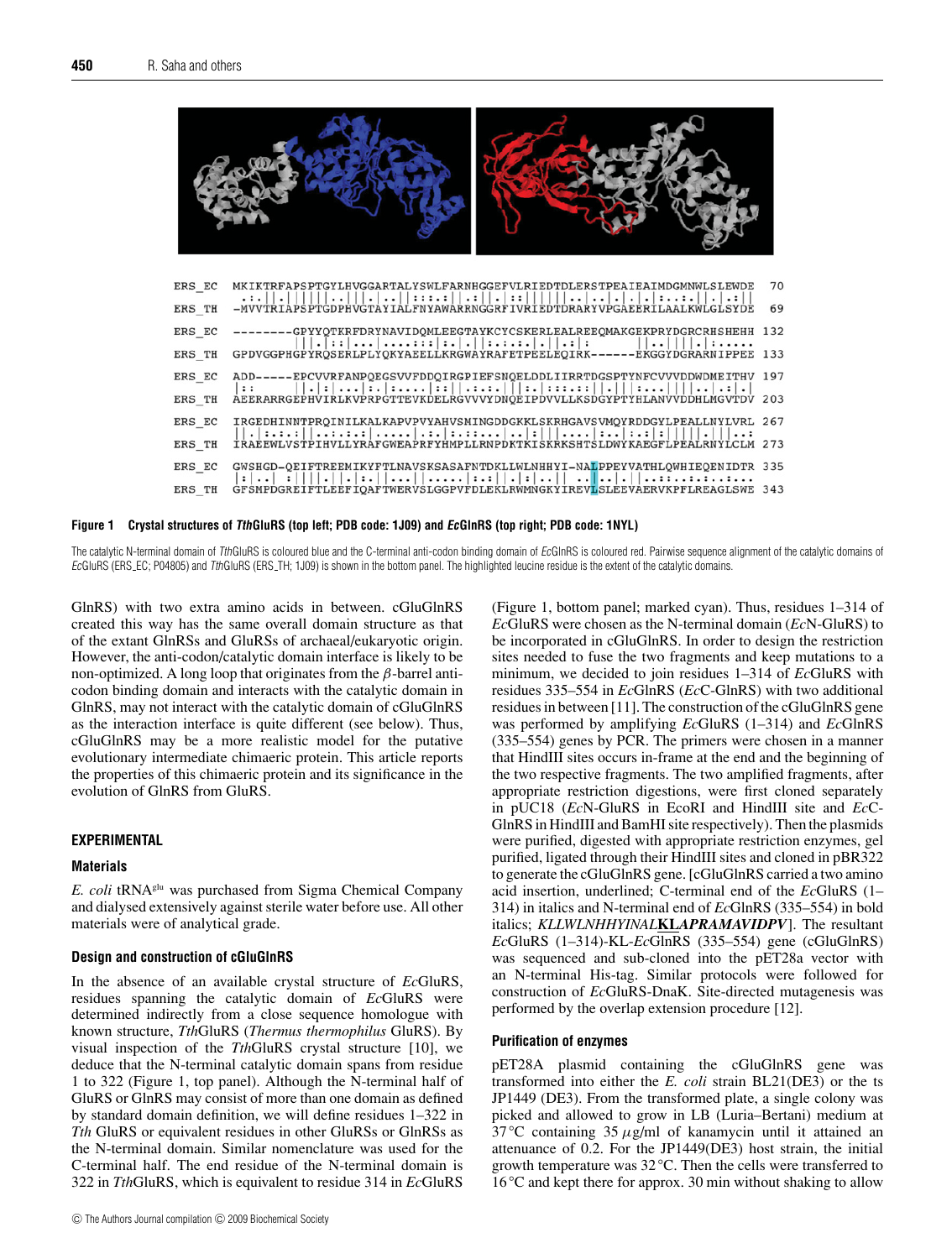the cells to come to thermal equilibrium. After 30 min, 0.5 mM IPTG (isopropyl β-D-thiogalactoside) was added and shaking was resumed at 16 *◦* C overnight. Cells were then harvested and the cell pellet was resuspended and sonicated in lysis buffer (50 mM potassium phosphate buffer, pH 7.5, containing 100 mM KCl, 1 mM 2-mercaptoethanol, 20% glycerol, PMSF and 5 mM imidazole). The sonicated cells were spun at 21 400 *g*, and the resultant supernatant was loaded slowly on to a Ni-NTA agarose resin equilibrated with the lysis buffer but without 2-mercaptoethanol. After the loading was complete, the column was washed with 10 column volumes of lysis buffer, followed by 5 column volumes of lysis buffer without 2-mercaptoethanol, but containing 20 mM imidazole. The protein was eluted by lysis buffer without 2-mercaptoethanol but containing 500 mM imidazole. The eluted protein was analysed on SDS/PAGE and the major fractions were pooled and then dialysed in 50 mM potassium phosphate buffer, pH 7.5, containing 100 mM KCl, 10 mM 2-mercaptoethanol and 20% glycerol. Purification of *Ec*N-GluRS was performed in the same way. Purification of GluRS was performed as described before [13,14].

#### **Fluorescence methods**

Steady state fluorescence was measured in a Hitachi F3010 spectrofluorimeter. The experiments were performed at 25 *◦* C. The excitation and emission bandpasses were 5 nm each, unless stated otherwise. Spectra of appropriate buffers were subtracted from the fluorescence spectra. Binding of *E. coli* tRNAglu to cGluGlnRS, *Ec*GluRS and *Ec*N-GluRS was performed in 20 mM Hepes buffer, pH 7.2, containing 20 % glycerol and 5 mM  $MgCl<sub>2</sub>$ . The excitation wavelength was 295 nm and emission wavelength was 340 nm. Each point was performed separately as described before [15]. After transferring the protein from a stock solution to the cuvette, the fluorescence intensity was measured. A predetermined concentration of *E. coli* tRNA<sup>glu</sup> was then added and after 1 min the fluorescence was determined again. The inner filter effect correction was done using the formula:

$$
F_{\text{corrected}} = F_{\text{observed}} \times [(A_{\text{ex}} + A_{\text{em}})/2].
$$

where *F* is the fluorescence intensity and *A* is the absorbance. The ratios of corrected fluorescence intensity at 340 nm were used to measure the quenching.

## **Determination of enzyme activity in vitro**

In all *in vitro* assays, enzymes were prepared from strain JP1449 (DE3) bearing appropriate plasmids. The enzyme assays were performed as described before, except the assay temperature was 42 *◦* C to remove the contribution of endogenous *Ec*GluRS [16]. In the assays, the concentrations of cGluGlnRS and *Ec*N-GluRS were each kept at  $1 \mu$ g per assay point, whereas *Ec*GluRS was kept at 1 ng per point.

## **Determination of <sup>K</sup> <sup>m</sup> of cGluGlnRS with respect to E. coli tRNAglu**

The assay of cGluGlnRS was performed as described by Bhattacharyya et al. [16]. The changes that were made to calculate the  $K<sub>m</sub>$  were as follows: the enzyme concentration was kept at  $1.2 \mu$ g per assay point; the concentration of L-glutamate was kept at 500  $\mu$ M; the concentration of *E. coli* tRNA<sup>glu</sup> was increased from 0 to 10  $\mu$ M; the slope obtained in each case was plotted against the respective *E. coli* tRNA<sup>glu</sup> concentration and the required  $K<sub>m</sub>$  was obtained by curve fitting. The assay temperature was 37 *◦*C.



**Figure 2 In vivo complementation of a ts-GluRS mutant strain**

JP1449 (DE3) was transformed at 42*◦*C with different plasmids harbouring genes for different proteins and growth curves were determined at non-permissive 42<sup>°</sup>C. △, native *EcGluRS*;  $\blacksquare$ , cGluGlnRS;  $\odot$ , pET28a;  $\diamondsuit$ , H16AcGluGlnRS;  $\Box$ ,  ${\it E}$ cN-GluRS;  $\blacktriangle$ , GluRS-DnaK chimaera. Plasmids encoding genes for EcGluRS, cGluGlnRS, H16AcGluGlnRS, EcN-GluRS, pET28A and GluRS-DnaK chimaera were transformed in JP1449 (DE3) at 32*◦*C. Small cultures were grown at 32*◦*C from colonies obtained from the transformed plates. Overnight cultures were diluted into fresh media in such a manner as to keep the initial attenuance the same. Then all of them were allowed to grow at 42*◦*C and their growth was monitored at different time intervals.

#### **In vivo complementation assay**

pET28A plasmids encoding genes for *Ec*GluRS, cGluGlnRS, H16AcGluGlnRS, *Ec*GluRS-DnaK or *Ec*N-GluRS were transformed into JP1449 (DE3) at 32 *◦* C. From the respective transformed plates, overnight small cultures were grown at 32 *◦*C. Overnight cultures were diluted into fresh media in such a manner as to keep the initial attenuance the same. Then all of the cultures were allowed to grow at 42 *◦*C and their growth was monitored at different time intervals. All the growth curves were performed in media containing the appropriate antibiotic.

#### **Sequence alignments**

Pair-wise and multiple sequence alignments were carried out using web-based programs Needle (http://www.ebi.ac.uk/emboss/ align/) and ClustalW (http://www.ebi.ac.uk/clustalw/) respectively.

## **RESULTS**

One of the ways to judge as to how effective a protein is for the survival of an organism is through complementation assays. Whether cGluGlnRS is capable of effectively transferring L-glutamate *in vivo* to *E. coli* tRNAglu was judged by *in vivo* complementation assay. The host strain JP1449 (DE3), carrying a ts (temperature-sensitive) mutation in the chromosomal copy of the *Ec*GluRS, does not grow at 42 *◦* C [17]. pET28a vectors carrying different genes were used to transform the strain and the transformed strains were grown at 42 *◦* C. Figure 2 shows the growth curve of JP1449 (DE3) transformed with plasmids bearing different genes at the non-permissive temperature. JP1449 (DE3) transformed with plasmid bearing the wild-type *Ec*GluRS gene grew normally, whereas JP1449 (DE3), complemented with the gene for cGluGlnRS, grew slower but reasonably well. pET28a bearing JP1449 (DE3) did not grow at all. The support of growth in the case of cGluGlnRS is not likely to occur through chromosome-plasmid recombination as the ts mutation is at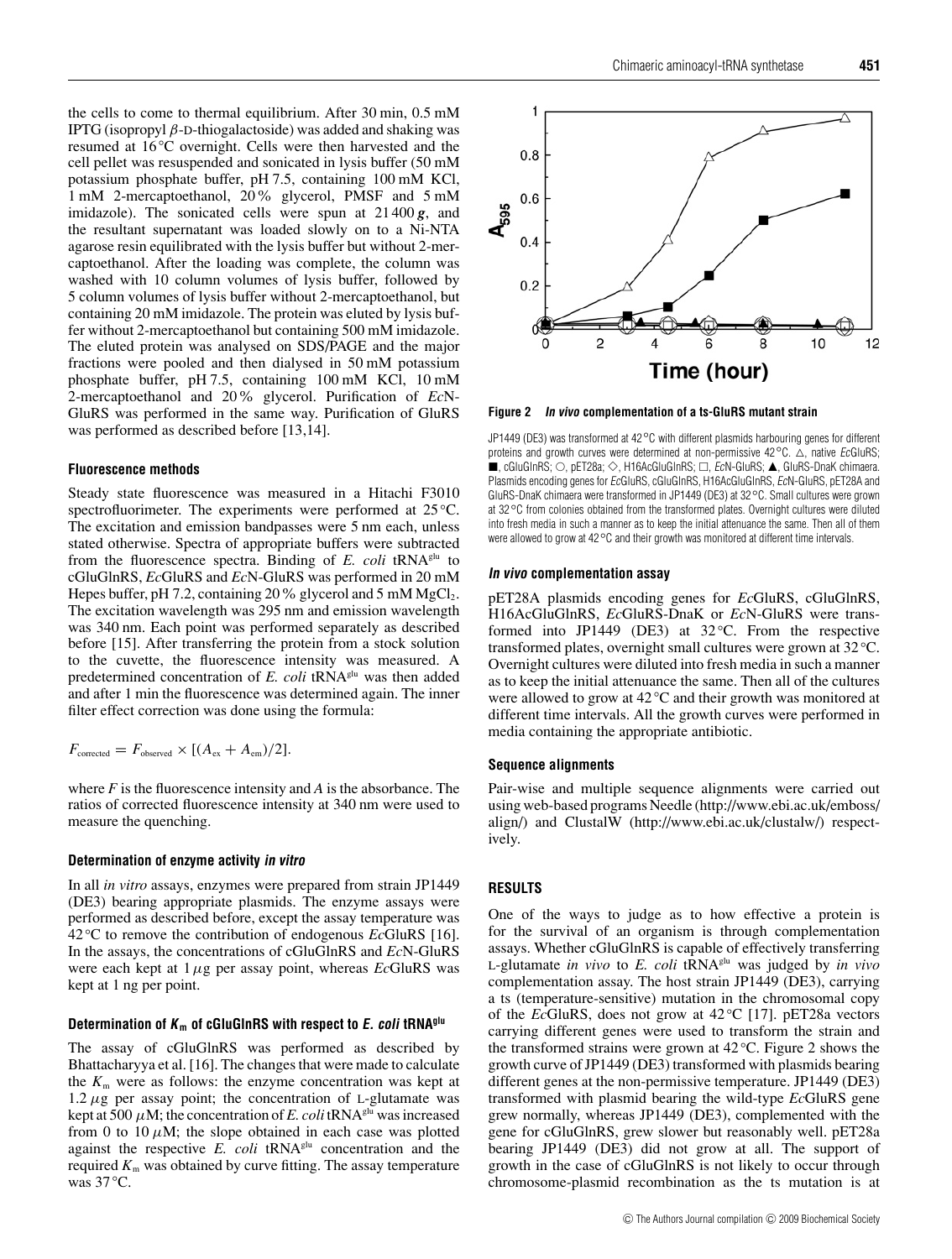residue 351 of *Ec*GluRS, absent in all cGluGlnRS constructs [18]  $(\text{http://cgsc2.biology.yale.edu/Strain.php?ID} = 6992).$ 

In order to make sure that the growth of JP1449 (DE3), complemented by the cGluGlnRS gene, is due to the glutamylation activity of cGluGlnRS, mutations in the conserved HIGH signature sequence were introduced in the cGluGlnRS gene (H16A mutation) [19]. The H16AcGluGlnRS gene was incapable of complementing the ts-*Ec*GluRS at the nonpermissive temperature, indicating that glutamylation activity of cGluGlnRS was the actual source of growth at the non-permissive temperature. In order to see if the C-terminal anti-codon binding domain played any role in the glutamylation activity, a plasmid bearing the N-terminal domain of *Ec*GluRS (1–314) gene, *Ec*N-GluRS, was introduced in JP1449 (DE3). This transformed strain was also unable to grow at the non-permissive temperature indicating that the C-terminal anti-codon binding domain of *Ec*GlnRS plays a crucial role in augmenting the glutamylation activity of cGluGlnRS. One possible role of the anti-codon binding domain may be a general conformational stabilization of the N-terminal domain bearing the active site. To find out whether the role of the C-terminal anti-codon binding domain is to interact specifically with the anti-codon loop of *E. coli* tRNA<sup>glu</sup> or to induce mere non-specific conformational stabilization, we have created another chimaeric protein in which the N-terminal domain of *Ec*GluRS (1–314) was fused with the substrate-binding domain of *Ec*DnaK (*E. coli* DnaK) (384–638) (a domain of similar size; the construction was similar to cGluGlnRS and contained a KL residue between the two domains). The plasmid bearing the gene of the resultant *Ec*GluRS (1–314)-KL-*Ec*DnaK (384– 638) chimaera (from now on called GluRS-DnaK) was transformed into JP1449 (DE3) and a transformant colony was grown at the non-permissive temperature. The GluRS-DnaK was also unable to support growth at 42 *◦*C, indicating that the role of the C-terminal domain of *Ec*GlnRS in the cGluGlnRS is specific for this domain. The anti-codon of *E. coli* tRNA<sup>glu</sup> differs by a single base from *E. coli* tRNA<sup>gln2</sup> at position 36. Substitution of *E. coli* tRNA<sup>glu</sup> at this position reduces  $k_{cat}$  and modestly increases  $K<sub>m</sub>$  for *Ec*GlnRS, but retains decent overall activity [20]. This may indicate that the  $\beta$ -barrel domain may be capable of recognizing the anti-codon loop of *E. coli* tRNAglu in the context of cGluGlnRS and may interact with the anti-codon nucleotides of  $E$ . *coli* tRNA<sup>glu</sup>.

In order to better understand the role played by the C-terminal anti-codon binding domain in cGluGlnRS, we have purified cGluGlnRS and the corresponding control protein *Ec*N-GluRS (cGluGlnRS without the C-terminal domain) and determined their catalytic and substrate-binding properties. The His-tagged cGluGlnRS from JP1449 (DE3) was purified by Ni-NTA affinity chromatography to homogeneity. The tertiary structure of the protein was evaluated by fluorescence spectroscopy. Figure 3 shows the fluorescence emission spectrum of cGluGlnRS. The observed emission maximum was 339.4 nm, indicating solvent-buried tryptophan side chains characteristic of a folded protein. The emission maximum was very close to that of wild-type *Ec*GluRS, which was found to be 337 nm. For comparison, the emission maximum of *Ec*N-GluRS was measured, and remained unchanged at 340 nm. The CD spectra of the *Ec*GluRS and *Ec*N-GluRS were also typical of proteins with large  $\alpha$ -helical content, characterized by two distinct minima around 208 and 222 nm (results not shown).

cGluGlnRS, purified from JP1449 (DE3) background, was assayed for *E. coli* tRNA<sup>glu</sup> glutamylation activity at 42 ℃ to avoid any possible contamination from wild-type GluRS activity. Figure 4(A) shows the glutamylation activity of the cGluGlnRS, *Ec*GluRS and *Ec*N-GluRS. Clearly, cGluGlnRS has



**Figure 3 Fluorescence emission spectrum of cGluGlnRS**

The excitation wavelength was 295 nm. The buffer was 50 mM Tris/HCl, pH 7.8, containing 100 mM KCl, 10 mM 2-mercaptoethanol and 20 % glycerol. Temperature was 25 ± 1 <sup>°</sup>C.



**Figure 4 In vitro aminoacylation assay at 42** *◦***C**

 $(A)$  Aminoacylation assay of cGluGlnRS  $(\bullet)$ , EcN-GluRS  $(\square)$  and EcGluRS  $(\bigcirc)$  performed with E. coli tRNA<sup>glu</sup> and L-glutamate at 42<sup>°</sup>C. For cGluGlnRS and EcN-GluRS, the amount of enzyme added per assay point was 1  $\mu$ g. In the case of EcGluRS, the amount of protein added per point was 1 ng. (B) Determination of  $K_m$  of cGluGlnRS. cGluGlnRS (1.2  $\mu$ g per point) was assayed with increasing concentrations of E. coli tRNA<sup>glu</sup>. Aminoacylation assays are described in Bhattacharyya et al. [16].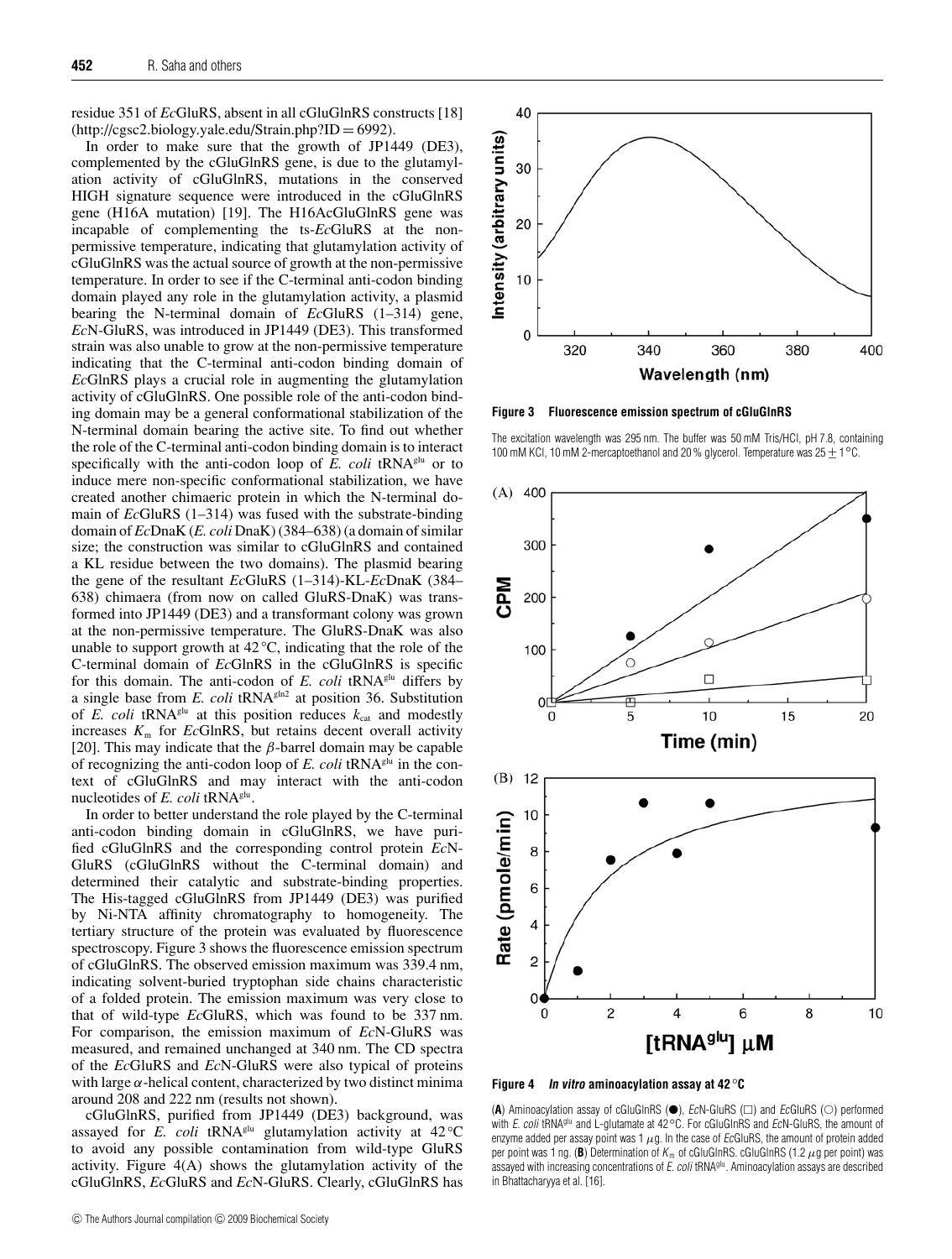

**Figure 5 Titration of (A) EcN-GluRS, (B) EcGluRS and (C) cGluGlnRS with E. coli tRNAglu**

The buffer used is 20 mM Hepes, pH 7.2, containing 5 mM  $MgCl<sub>2</sub>$  and 20% glycerol. The fits were done to a single site binding equation with protein concentration kept as a variable parameter

significant activity and *Ec*N-GluRS has negligible activity. The  $K<sub>m</sub>$  and  $k<sub>cat</sub>$  values were determined by activity assays at different tRNAglu concentrations. The plot of rate against *E. coli* tRNAglu concentration is shown in Figure 4(B). The plot yields a  $K<sub>m</sub>$ of 1.86  $\mu$ M and a  $k_{\text{cat}}$  value of 0.35 min<sup>-1</sup>. The  $k_{\text{cat}}$  value of cGluGlnRS is approx. 500-fold lower than GluRS, whereas the  $K<sub>m</sub>$ value is only moderately higher at the same solution conditions.

A substantially increased activity of cGluGlnRS, when compared with that of *Ec*N-GluRS, which only showed a trace amount of activity at best, suggests that the C-terminal domain plays an important role in enhancing the activity of the Nterminal domain that contains the catalytic site. Since this effect is not due to stabilization of the N-terminal domain (as inferred from lack of activity and complementation of GluRS-DnaK chimaera), it may originate either from an alteration of substrate binding or from an alteration of  $k_{\text{cat}}$ . Some idea may be obtained by studying the *E. coli* tRNA<sup>glu</sup> binding to cGluGlnRS and *Ec*N-GluRS. Figure 5 shows binding isotherms of *E. coli* tRNAglu to cGluGlnRS, *Ec*GluRS and *Ec*N-GluRS obtained by quenching of tryptophan fluorescence [21]. The isotherms were fitted to a single site binding equation to obtain the dissociation constants. The values obtained are 42 nM, 49 nM and 49.1 nM for *Ec*GluRS, cGluGlnRS and *Ec*N-GluRS respectively. The dissociation constant values are similar, indicating little additional apparent binding energy provided by the C-terminal  $\beta$ -barrel domain. It is likely that the additional binding energy may have been used to cause a conformational change resulting in the enhanced  $k_{\text{cat}}$  [22]. The difference between the  $K_{\text{d}}$  and  $K_{\text{m}}$  values are most probably due to higher ionic strength of the assay mixture.

# **DISCUSSION**

It is generally believed that all GlnRSs evolved from an ancestral GluRS gene [23,24]. One possible clue as to how such an event took place lies in the fact that the anti-codon binding domains of bacterial GluRS and GlnRS are structurally completely different: an  $\alpha$ -cage in GluRS and a  $\beta$ -barrel in GlnRS [11,25]. Homology studies of C-terminal domains of extant bacterial GluRS and GlnRS from different organisms led to the conclusion that archaeal and eukaryotic C-terminal domains of GluRS are structurally similar to the  $\beta$ -barrel domain of GlnRS [9,23], whereas bacterial GluRS anti-codon domains are all  $\alpha$ -helical, similar to that seen in the *Tth*GluRS crystal structure [10]. Based on this observation, Mirande and co-workers have proposed that, before the divergence of bacteria and archaea/eukaryotes, GluRS consisted of only the class-defining catalytic domain that also glutamylated tRNA<sup>gln</sup> and was able to incorporate glutamine through the transamidation pathway [9]. After the divergence of eubacteria and archaea/eukaryotes, the former acquired the  $\alpha$ -helical anti-codon binding domain, whereas the latter acquired the  $β$ -barrel domain. Subsequent gene duplication in eukaryotes gave rise to GlnRS from GluRS. The GlnRS gene was then transmitted to certain species of the bacterial kingdom [23].

An important question in this regard is how GlnRS evolved in the eukaryotic branch and not in any other kingdoms of life. An interesting difference between the archaeal GluRS and eukaryotic GluRS and GlnRS appears to be the presence of the long loop (474–495 in *Ec*GlnRS) that extends from the  $\beta$ -barrel anti-codon binding domain to the class-defining catalytic domain (Figure 6). This loop appears to be crucial for specificity of this synthetase [20]. We have attempted to find out the existence of this loop in different kingdoms of life by multiple sequence alignment of GlnRS and GluRS from different sources. We examined 28 archaeal GluRS sequences and found the loop to be absent in all (Figure 6). In contrast, bacterial and eukaryotic GlnRS, represented by *Ec*GlnRS and a eukaryotic GluRS (*Saccharomyces cerevisiae)*, have this loop (Figure 6). In fact, mutagenesis of this loop resulted in somewhat relaxed anti-codon specificity in *Ec*GlnRS [26]. It may be postulated (Figure 7) that insertion of this loop occurred in the eukaryotic branch after divergence of eukaryotes and archaea and may have played a crucial role towards the development of sufficient anticodon discrimination ability to develop GluRS and GlnRS [23]. We created cGluGlnRS to study the properties of the putative chimaeric protein produced by the postulated recombination with the isolated N-terminal class-defining domain in the early eukaryote/archaea branch. This early chimaeric enzyme may have either lacked the loop, spanning the anti-codon binding domain and the class-defining domain containing the active site, or was characterized by a reduced coupling between the N- and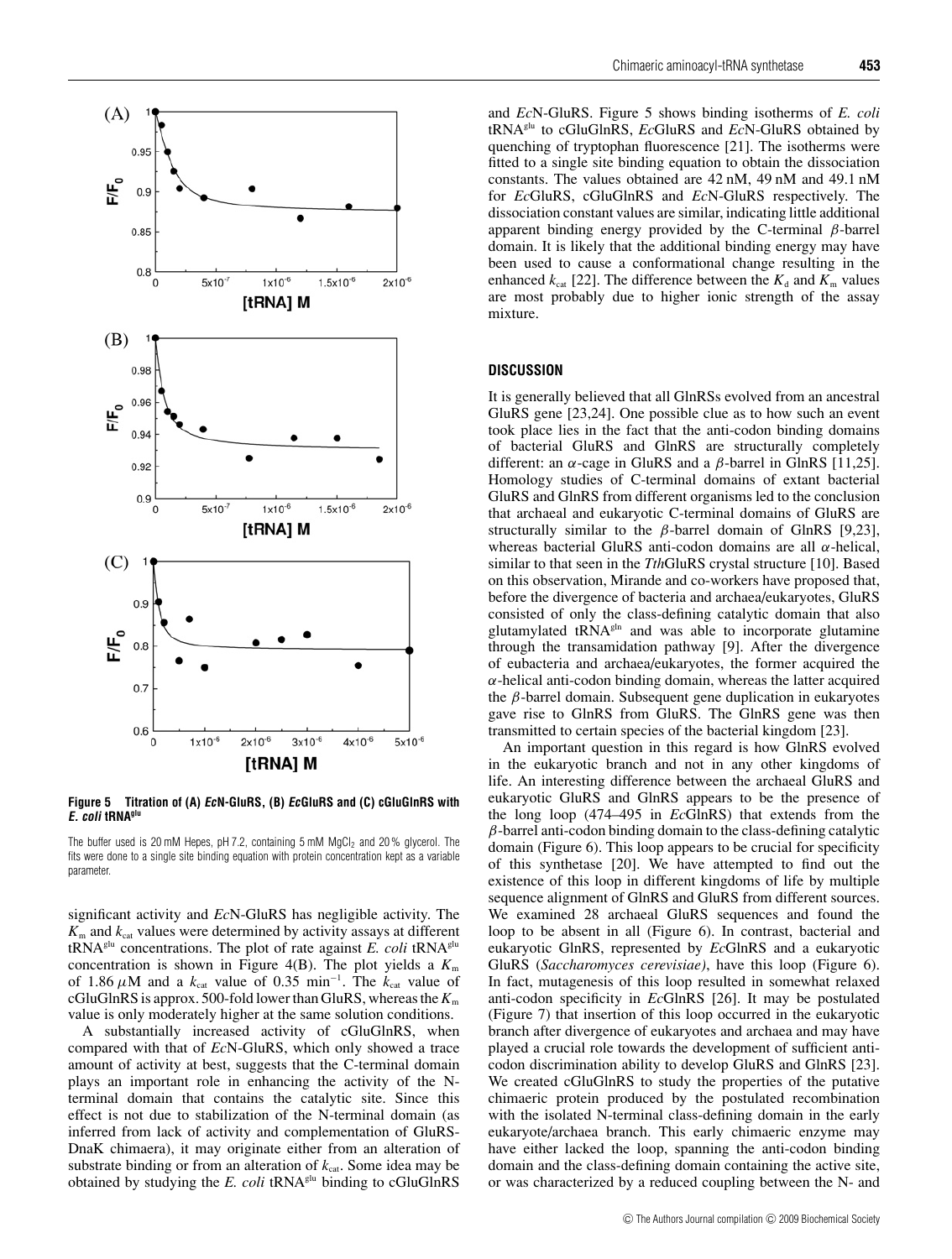

| Q ECOLI        | AHALPVEIRLYDRLFSVPNPGAADDFLSVINPESLVIKOGFAEPS 507  |     |
|----------------|----------------------------------------------------|-----|
| E YEAST        | KDVVPVDLVDFDHLITKDRLEEDESFEDFLTPOTEFHTDAIADLN      | 660 |
| E METJA        | KDSVKVKVLMPD---------------------GEIKEGFAEKD 518   |     |
| E METM5        | KDSVPVTVIDEN-----------------------AEKIEGFAEKD 520 |     |
| E METTH        | ESALEAEVIMPD-----------------------ASRVRGVIEAD 519 |     |
| E METKA        | DOAVRCEVVRPD---------------------GSVESGYAEIN 536   |     |
| <b>E</b> PYRFU | GKECEVIIPEGE-E-------------------LIIRKGLLEKN 538   |     |
| E SULSO        | NEKVPVMVEKAERDE-------------------IKMINGYAEKI 540  |     |
| E THEVO        | N-SREFOVLKPD---------------------GSIDKGLIEPA 538   |     |
| E HALMA        | DGPALRLRTMDG-----------------------DVSGVAEPG 541   |     |
| E ECOLI        | KVGMPLRVAVTG-----------------------AGOSPALDVT 444  |     |

#### **Figure 6 Crystal structure of E. coli GlnRS and multiple sequence alignment of GluRSs**

Top, crystal structure of E. coli GlnRS (1NYL) with the extended anti-codon binding domain loop (residues 474–495) coloured red. Bottom, multiple sequence alignment of Saccharomyces cerevisiae GluRS (E\_YEAST; P46655) and representative archaeal GluRS sequences: Methanococcus jannaschii (E\_METJA; Q58772), Methanococcus maripaludis (E METM5; A4FXG8), Methanobacterium thermoautotrophicum (E METTH; O26157), Methanopyrus kandleri (E METKA; Q8TXB7), Pyrococcus furiosus (E PYRFU; Q8U064), Sulfolobus solfataricus (E SULSO; P95968), Thermoplasma volcanium (E THEVO; Q979Q0), Halobacterium marismortui (E\_HALMA; Q5V5N9), E. coli (E\_ECOLI; P04805) and in the region of the E. coli GlnRS (Q ECOLI; P00962) loop (474–495).



**Figure 7 A schematic representation of the modular evolution of the GlxtRNA synthetase family [9]**

The  $\beta$ -barrel anti-codon binding domain loop (see Figure 6) is shown to have been acquired after the eukaryote/archaea branching.

the C-terminal domains. Although cGluGlnRS has this loop, the residues in *Ec*GlnRS that interact with the loop (residues 262, 264–267, 269, 272, 275–276, 279, 281 and 289) are either absent or mutated in *Ec*GluRS (based on alignment; results not shown). This suggests that the loop in cGluGlnRS may not interact or interacts weakly with the N-terminal class-defining domain. Thus, cGluGlnRS may represent the early chimaeric GluRS in the archaea/eukaryote branch after the separation of the bacterial kingdom and before the development of GlnRS. The chimaeric enzyme constructed here thus structurally resembles the putative GluRS of early archaea/eukaryotes.

The N-terminal domain of *Ec*GluRS, *Ec*N-GluRS, showed negligible activity at best; insufficient to complement a ts defect in the *Ec*GluRS gene at non-permissive temperatures. In contrast, cGluGlnRS is at least several-fold more active *in vitro* and was able to complement a ts defect in the *Ec*GluRS gene at non-permissive temperatures. Clearly, the presence of the β-barrel domain increases the catalytic activity of the active site of *Ec*GluRS (in the context of cGluGlnRS) situated several tens of angstroms away. For *Ec*N-GluRS, the binding affinity of *E. coli* tRNAglu was almost *Ec*GluRS-like, indicating that the anticodon binding domain in EcGluRS might primarily contribute to the enhancement of  $k_{cat}$ . Similarly, the *E. coli* tRNA<sup>glu</sup> binding affinity to cGluGlnRS is also almost *Ec*GluRS-like. As stated before, due to similarity of the anti-codon binding loops of the *E. coli* tRNA<sup>glu</sup> and tRNA<sup>gln</sup>, it is likely that the  $\beta$ -barrel domain, in the context of cGluGlnRS, interacts with the anticodon loop of *E. coli* tRNA<sup>glu</sup>. Thus, the additional postulated interaction energy of the  $\beta$ -barrel domain in the context of cGluGlnRS may be used to cause a conformational change that increases the  $k_{\text{cat}}$ . Taken together, all of this evidence suggests that the addition of a  $β$ -barrel anti-codon binding domain may have created an enzyme with a better  $k_{\text{cat}}$ . A question then is how this anti-codon binding information is transmitted to the distant active site in the context of cGluGlnRS?

It has been shown that mutation of identity elements in the anti-codon loop of *E. coli* tRNA<sup>glu</sup> predominantly reduces  $k_{cat}$  in *Ec*GluRS [27]. This suggests existence of pathways that transmit this binding information to the active site. Similar, but more detailed, conclusions have been drawn for *Ec*GlnRS. Recent work on *Ec*GlnRS suggests that there may be two pathways for the transmission of the correct anti-codon binding information to the active site. One involves the residues that are responsible for interacting with the inside of the L-shaped tRNA [28,29]. The other involves the loop (474–495 in *Ec*GlnRS) mentioned above [30,31]. However, these extant enzymes are evolutionarily optimized, whereas cGluGlnRS is not. Recognition of correct tRNA itself is a complex process involving many identity elements and coupled conformational changes, neither of which is well understood. In several cases it has been demonstrated that the binding of a cognate tRNA leads to the ordering of the active site, including the associated water molecules [32]. As far as it is known today, protein-mediated pathways play important roles in transmitting the effect of distant identity elements to the active site [28]. tRNA-mediated pathways, if any, may be unimportant [33]. It is likely that the  $k_{\text{cat}}$  effect seen in cGluGlnRS may derive from a non-optimized protein-mediated rudimentary anti-codon binding information transmission pathway. Existence of such rudimentary transmission pathways after a domain-shuffling event or insertion of loops may create proteins which may confer some evolutionary advantages followed by further optimization.

Other chimaeric enzymes have also been created by domain exchange [34,35]. When the domain exchange involves related proteins, the resultant chimaera tends to have significant activity [36]. This is probably a result of divergence of domain interfaces from the optimized one. During evolution, many domains undergo recombination processes to generate new domain combinations. However, not all combinations are found in extant organisms. The basis of such selectivity is unclear. One possibility that emerges from this study is that only those chimaeric proteins that exhibit enhanced activity, perhaps due to some degree of complementary